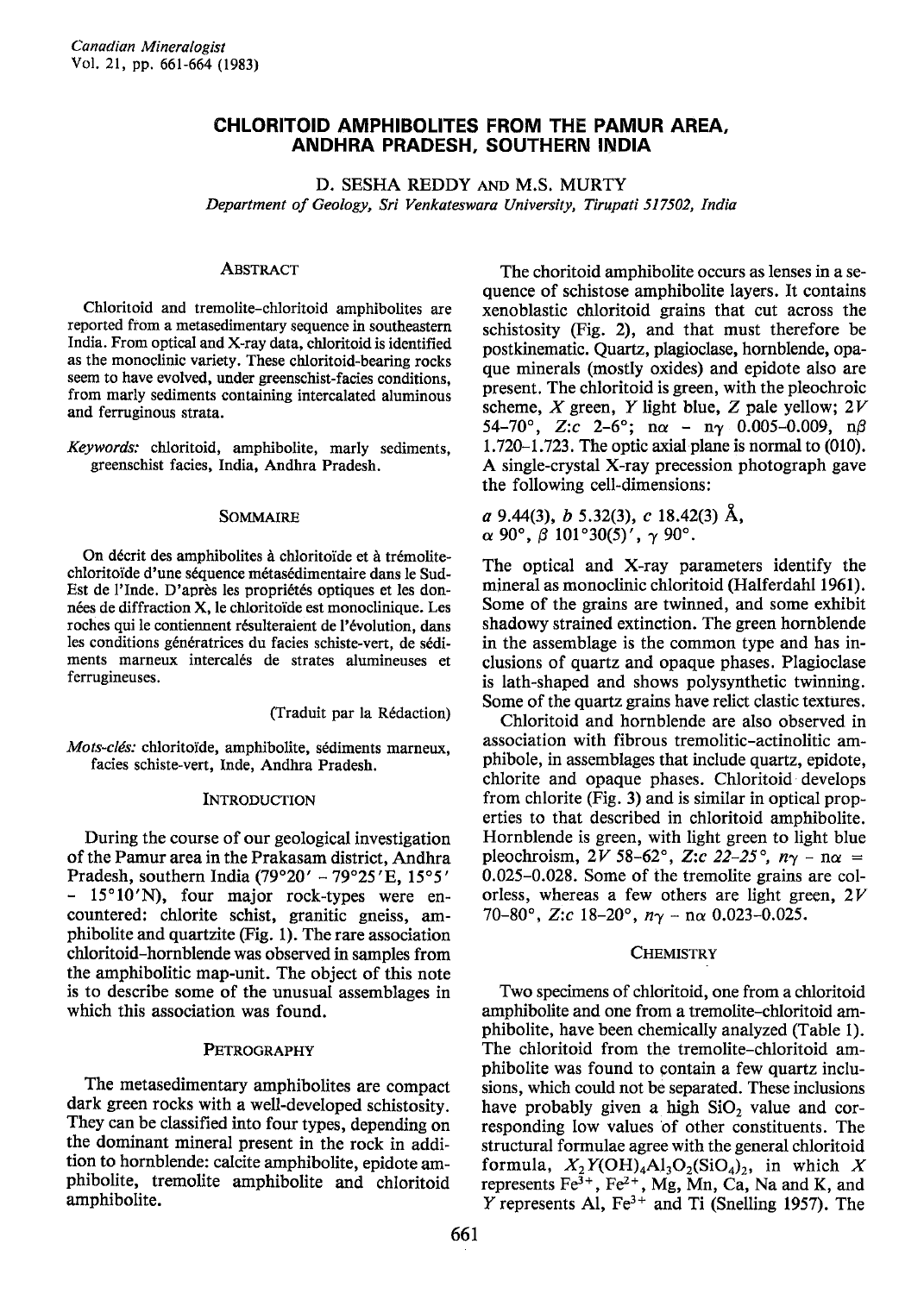

FIG. 1. Geological map of Pamur area, showing the distribution of amphibolite and other associated rocks.



FIG. 2. Development of chloritoid across the schistosity (schistosity in NE direction); inclusions of quartz in chloritoid.  $\times$  45, plane light.

analytical results are recalculated to give 2 Si per unit cell, and the resultant formula is very close to the general formula. The calculated molar ratios  $MgO/(MgO + FeO)$  and  $MgO/(MgO + FeO +$  $2Fe<sub>2</sub>O<sub>3</sub>$ ) are 15.1, 12.8 and 13.3, 11.3, respectively, which are within the values given by Chinner (1967) for chloritoid.

Two samples of chloritoid-bearing amphibolite and three of chloritoid-free amphibolite have been



FIG. 3. Development of chloritoid CT from chlorite CH.  $\times$  45, plane light.

TABLE 1. CHEMICAL COMPOSITION OF CHLORITOID FROM THE PAMUR AREA

|                                                                                                                                        |                                                                                                                                                                                                                                                                              | 2                                                                      |                                                           |                                                                      | 2                                                                    |
|----------------------------------------------------------------------------------------------------------------------------------------|------------------------------------------------------------------------------------------------------------------------------------------------------------------------------------------------------------------------------------------------------------------------------|------------------------------------------------------------------------|-----------------------------------------------------------|----------------------------------------------------------------------|----------------------------------------------------------------------|
| \$10 <sub>2</sub><br>Ti0,                                                                                                              | wt.% 25.11<br>0.66                                                                                                                                                                                                                                                           | 23.85<br>0.98                                                          | Si*<br>AI                                                 | 2.08<br>3.00                                                         | 2.00<br>3.00                                                         |
| Al <sub>2</sub> O <sub>3</sub><br>Fe <sub>2</sub> O <sub>3</sub><br>Fe0<br>MnO<br>Mg0<br>Ca0<br>Na <sub>2</sub> 0<br>$K_2$ 0<br>$H_2O$ | 35.18<br>9.21<br>19.63<br>0.86<br>1.96<br>0.82<br>0.20<br>0.14<br>7.08                                                                                                                                                                                                       | 35.44<br>8.88<br>20.07<br>0.69<br>1.72<br>0.92<br>0.38<br>0.12<br>7.14 | A٦<br>Ti<br>$Fe3+$<br>$Fe2+$<br>Mg<br>Mn<br>Сa<br>Na<br>ĸ | 0.44<br>0.04<br>0.58<br>1.36<br>0.24<br>0.06<br>0.07<br>0.03<br>0.01 | 0.50<br>0.06<br>0.56<br>1.40<br>0.22<br>0.05<br>0.08<br>0.06<br>0.01 |
| <b>Total</b>                                                                                                                           | 100.85                                                                                                                                                                                                                                                                       | 100.19                                                                 | OH                                                        | 3.92                                                                 | 4.00                                                                 |
|                                                                                                                                        | Structural formula, on the basis of $14(0 + 0H)$ .<br>1. (Fe <sup>2+</sup> , Mg, Mn, Ca, Na, K) 177(Al, Fe <sup>3+</sup> , Il) 106Al 302(S104) 298(OH) 392<br>2. $(Fe^{2+}, Mg, Mn, Ca, Na, K)_{194}^{7}(A1, Fe^{3+}, T1)_{112}^{7}A1_{3}0_{2}^{7}(S10_{4})_{2}^{7}(OH)_{4}$ |                                                                        |                                                           |                                                                      |                                                                      |

\* number of cations on the basis of 14(0 + 0H). 1. Chloritoid from<br>chloritoid amphibolite. 2. Chloritoid from chloritoid-tremolite<br>amphibolite. Analyst: D. Sesha Reddy.

TABLE 2. CHEMICAL AND MODAL COMPOSITION OF SCHISTOSE AMPHIBOLITES FROM THE PAMUR AREA

| $SiO2$ wt. $%$                 | 48.56  | 56.02  | 53.95 | 57.14         | 57.84 |
|--------------------------------|--------|--------|-------|---------------|-------|
| Ti0 <sub>2</sub>               | 1.14   | 0.94   | 1.00  | 0.94          | 1.30  |
| $Al_2O_3$                      | 15.04  | 13.67  | 12.22 | 11.13         | 8.87  |
| Fe <sub>2</sub> O <sub>3</sub> | 4.18   | 4.08   | 3.43  | 3.64          | 4.01  |
| FeÖ                            | 8.95   | 5.55   | 4.80  | 4.73          | 4.92  |
| MnO                            | 0.22   | 0.24   | 0.43  | 0.03          | 0.42  |
| MgO                            | 9.48   | 8.33   | 10.02 | 9.45          | 8.37  |
| CaO                            | 8.22   | 7.53   | 9.43  | 8.76          | 10.16 |
| Na <sub>2</sub> 0              | 1.32   | 1.04   | 1.83  | 1.63          | 1.24  |
| $K_2$ 0                        | 0.38   | 0.42   | 0.45  | 0.41          | 0.20  |
| $P_2O_5$                       | 0.13   | 0.12   | 0.20  | 0.16          | 0.25  |
| H <sub>2</sub> 0               | 2.56   | 2.30   | 2.15  | 2.02          | 2.25  |
| Total                          | 100.18 | 100.24 | 99.91 | 100.04        | 99.83 |
| Ouartz                         | 11.2   | 32.5   | 22.4  | 27.7          | 26.1  |
| Plagioclase                    |        | 2.7    | 8.5   | 6.5           | 3.2   |
| Hornblende                     | 25.1   | 55.9   | 67.2  | 63.5          | 27.0  |
| Tremolite                      | 44.8   |        |       |               | 31.0  |
| Chloritoid                     | 14.3   | 6.3    | -     |               |       |
| Epidote                        | 2.1    | 0.1    |       |               | 12.7  |
| Chlorite                       | 1.3    |        |       |               |       |
| Opaque phase                   | 1.2    | 2.5    | 1.9   | $2.3^{\circ}$ |       |

1, 2: chloritoid-bearing amphibolite. 3, 4, 5: chloritoid-<br>free amphibolite. Analyst: D. Sesha Reddy.

analyzed. Their chemical and modal compositions are given in Table 2. When plotted on Hoschek's (1967) triangular diagrams (Fig. 4), a clear separation of chloritoid-bearing from chloritoid-free rocks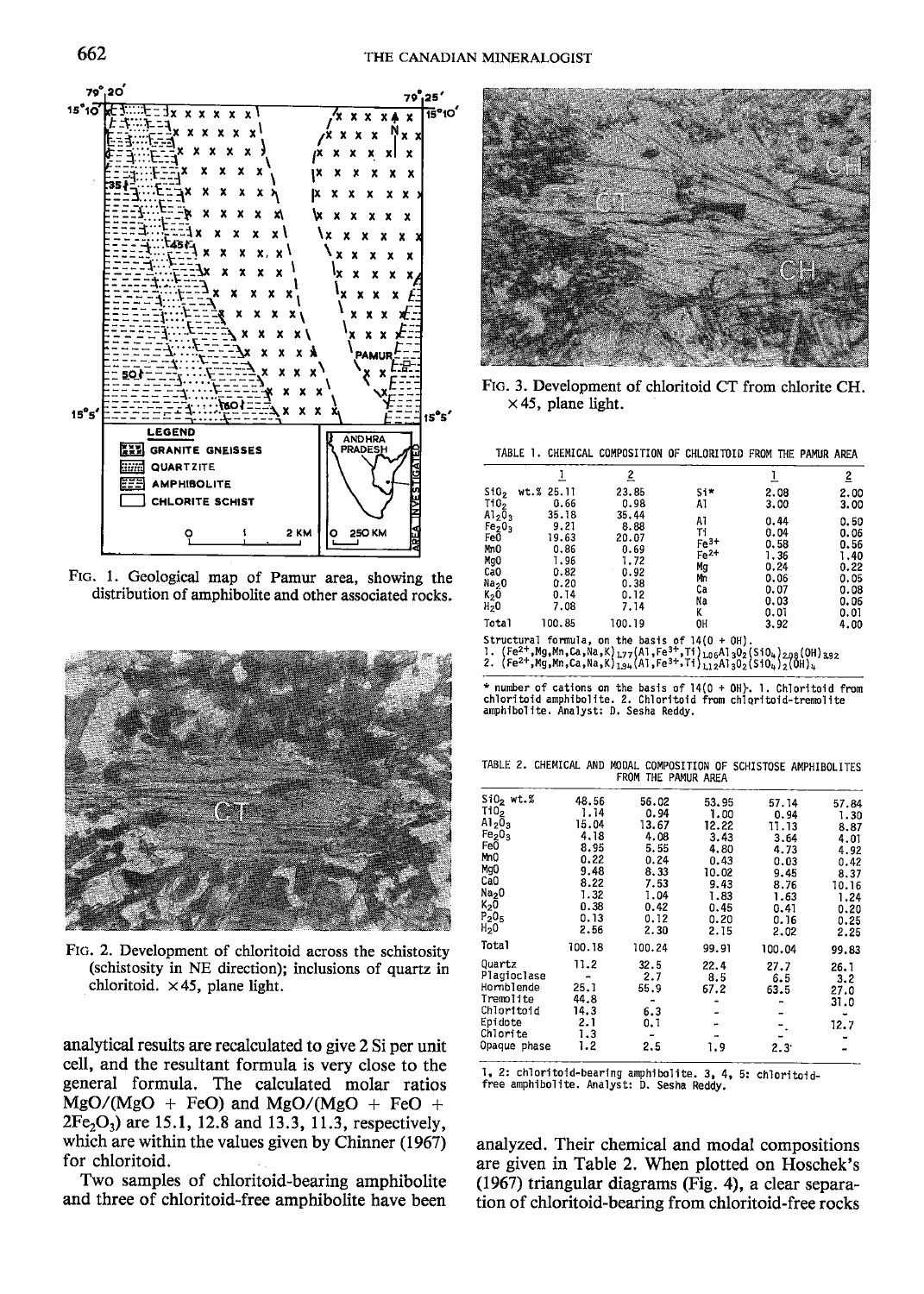

FIc. 4. Triangular diagrams showing chemically analyzed amphibolites (molar basis); dashed lines by Hoschek (1967), solid lines by the authors. Points I to 5: legend as given in Table 2.

is observed, with the former lying closer to the  $Al_2O_3$  apex than the latter. However, note that some of these rocks lie outside Hoschek's chloritoid field, a fact that may indicate that Hoschek's line of separation does not apply to amphibolites, bur only to assemblages derived from metapelites.

#### PETROGENESIS

Chloritoid-bearing assemblages in aluminous metapelites are relatively common (e.g., Milne 1949, Williamson 1953, Hoschek 1967). They have also been found in metamorphosed, hydrothermally altered felsic volcanic rocks (e.g., Spitz & Darling 1973, Franklin et al. 1975). However, chloritoidamphibole assemblages appear to be rare. Descriptions of such assemblages could only be found in Thompson (1972) and Fox (1974), and in both cases, the rocks are richer in  $Al_2O_3$  and  $K_2O$  and poorer in FeO + Fe<sub>2</sub>O<sub>3</sub>, CaO, MgO and Na<sub>2</sub>O than those at Pamur.

As described earlier, chloritoid-bearing amphibolites occur as lenses in the schistose amphibolites. The protoliths of the schistose amphibolites are considered to be marls. Aluminous and ferruginous sediments admixed with marls as intercalations provided the suitable composition for the formation of chloritoid amphibolites. The mineral assemblages of these amphibolites are in the greenschist facies.

Iron oxides and chlorite might have reacted to give rise to chloritoid thus: 5 hematite + chlorite  $= 5$ magnetite + 2 chloritoid + 2 quartz +  $4H<sub>2</sub>O$ , as observed by Miyashiro (1973), The experimental studies reveal that chloritoid would be stable over the entire pressure range  $[P_S = P(H_2O)]$  from near zero to the highest value (above 20 kbar) and up to

500–700 $\degree$ C depending on P(O<sub>2</sub>). With the participation of the full range of phases and components available, the formation temperature of the chloritoid is likely to be lower than that obtained in experiments. In a reaction that involves the prior existence of dolomite in addition to the mineral assemblages observed, chloritoid formation is likely to have been influenced not only by T, P and  $f(O_2)$ , but also by  $X(CO_2)$ .

#### ACKNOWLEDGEMENTS

The authors thank Dr. B.V. Ramanamurthi and Dr. G.V.N. Apparao, I.I.T., Madras, for help in taking X-ray photographs. We thank Dr. R.F. Martin, Dr. E. Froese and the referees, whose suggestions have improved the quality of the paper. D.S. Reddy greatly acknowledges the financial dssistance of the C.S.LR. (New Delhi).

#### **REFERENCES**

- CHINNER, G.A. (1967): Chloritoid, and the isochemical character of Barrow's zone, *J. Petrology* 8, 268-282.
- Fox, J.S. (1974): Petrology of Some Low-variance Meta-pelites from the Lukmanier Pass Area, Switzerland. Ph.D. thesis, Cambridge Univ. England.
- Franklin, J.M., Kasarda, J. & Poulsen, K.H. (1975): Petrology and chemistry of the alteration zone of the Mattabi massive sulphide deposit. Econ. Geol. 70,63-79.
- HALFERDAHL, L.B. (1961): Chloritoid: its composition, X-ray and optical properties, stability, and occurrence. J. Petrology 2, 49-135.